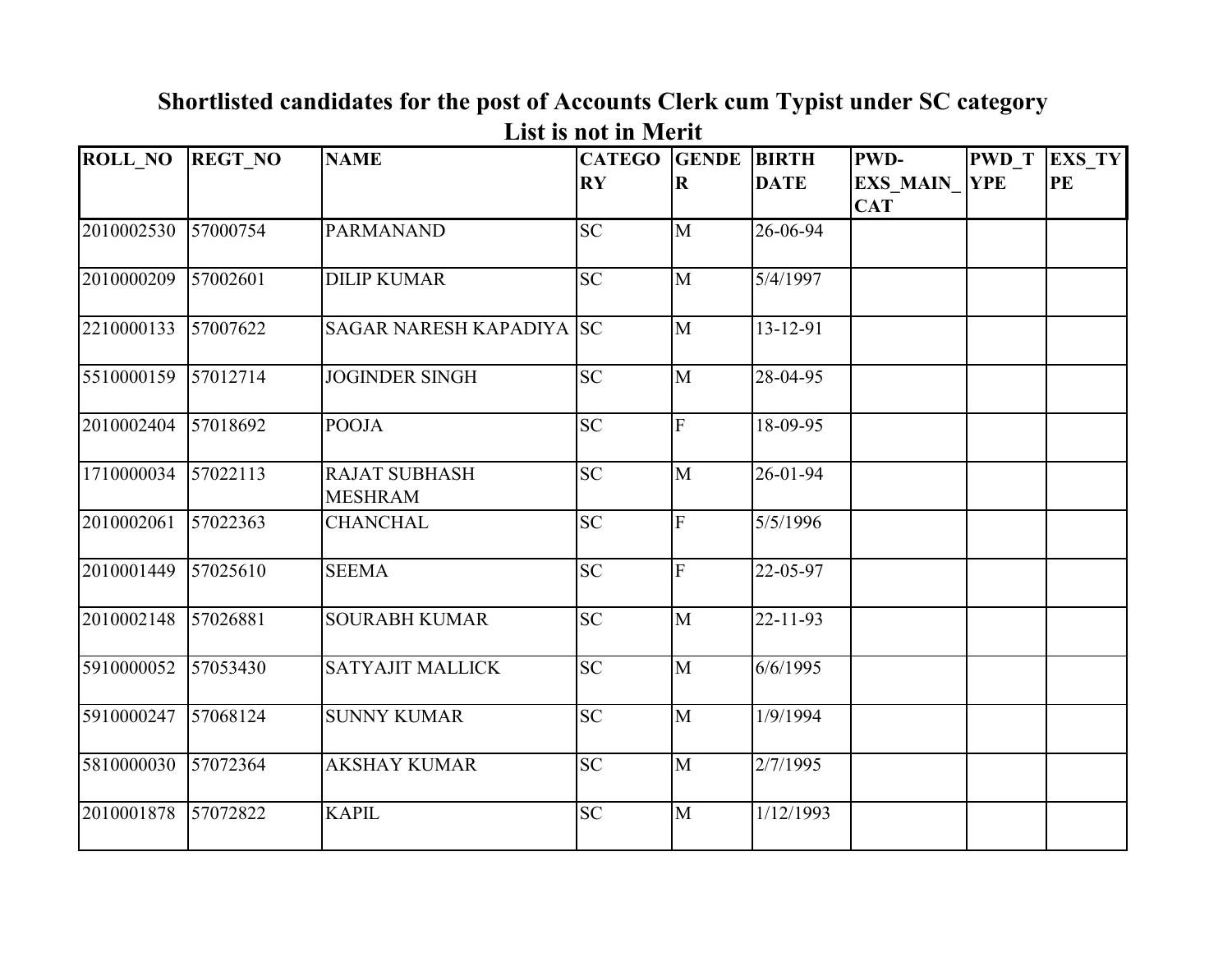| <b>ROLL_NO</b> | <b>REGT_NO</b> | <b>NAME</b>                                | <b>CATEGO</b>                     | <b>GENDE BIRTH</b> |                | <b>PWD-</b>     | <b>PWD</b> T | EXS_TY |
|----------------|----------------|--------------------------------------------|-----------------------------------|--------------------|----------------|-----------------|--------------|--------|
|                |                |                                            | $\overline{\mathbf{R}}\mathbf{Y}$ | $\mathbf R$        | <b>DATE</b>    | <b>EXS MAIN</b> | <b>YPE</b>   | PE     |
|                |                |                                            |                                   |                    |                | <b>CAT</b>      |              |        |
| 5510000035     | 57080015       | <b>LALIT KUMAR</b>                         | <b>SC</b>                         | M                  | 10/3/1991      |                 |              |        |
| 5910000285     | 57080038       | <b>SUMAN BISWAS</b>                        | <b>SC</b>                         | $\mathbf{M}$       | 29-04-89       |                 |              |        |
| 2010000831     | 57102350       | <b>ASHISH KUMAR</b>                        | <b>SC</b>                         | $\mathbf{M}$       | 23-07-93       |                 |              |        |
| 2010001649     | 57104384       | <b>HEMANT KUMAR</b>                        | <b>SC</b>                         | $\mathbf{M}$       | 2/7/1994       |                 |              |        |
| 2010001278     | 57113678       | <b>JITENDRA KUMAR</b>                      | <b>SC</b>                         | M                  | 13-04-88       |                 |              |        |
| 2310000069     | 57117340       | <b>PARVEEN KUMAR</b>                       | <b>SC</b>                         | M                  | 22-02-94       |                 |              |        |
| 2010000561     | 57119681       | <b>LATIKA</b>                              | <b>SC</b>                         | $\overline{F}$     | 15-09-92       |                 |              |        |
| 2010001638     | 57121417       | <b>PARUL</b>                               | <b>SC</b>                         | $\overline{F}$     | 23-10-92       |                 |              |        |
| 3610000269     | 57124980       | <b>ANKIT ASHOKRAO</b><br><b>KHOBRAGADE</b> | <b>SC</b>                         | $\overline{M}$     | 29-03-90       |                 |              |        |
| 2010000656     | 57125084       | <b>CHANDER</b>                             | <b>SC</b>                         | M                  | $30 - 12 - 95$ |                 |              |        |
| 2210000214     | 57127129       | <b>MAYANK KANTILAL</b><br><b>RATNOTTAR</b> | <b>SC</b>                         | $\overline{M}$     | $31 - 10 - 94$ |                 |              |        |
| 2010001675     | 57133810       | <b>KUNAL NIRMAL</b>                        | <b>SC</b>                         | $\mathbf{M}$       | 1/6/1995       |                 |              |        |
| 2010000516     | 57142343       | <b>AJAY KUMAR</b>                          | <b>SC</b>                         | $\mathbf{M}$       | 9/2/1989       |                 |              |        |
| 2010002419     | 57160163       | PRASHANT SINGH                             | <b>SC</b>                         | M                  | 1/5/1997       |                 |              |        |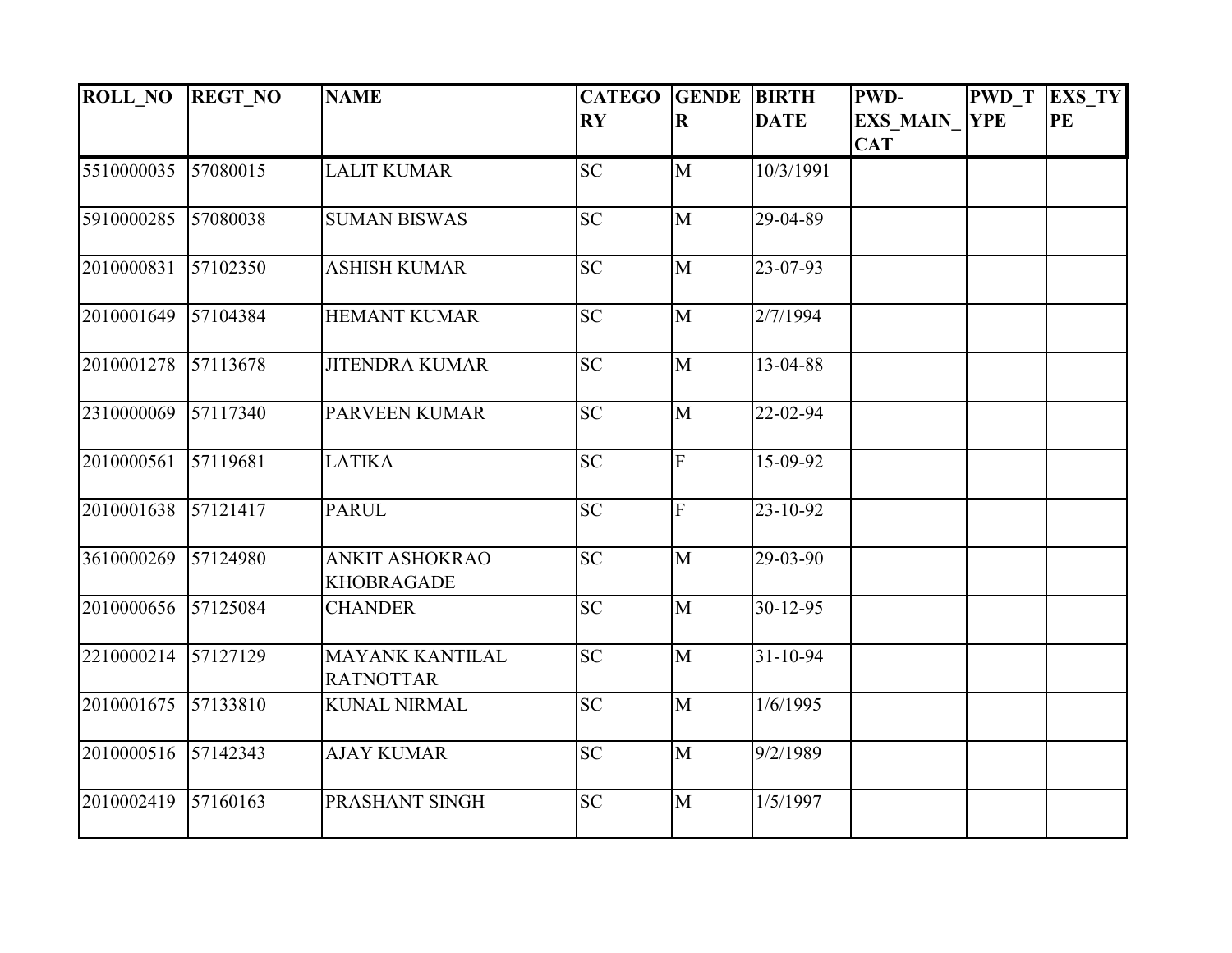| <b>ROLL NO</b> | <b>REGT NO</b> | <b>NAME</b>                | <b>CATEGO</b> | <b>GENDE</b> | <b>BIRTH</b> | <b>PWD-</b>     | <b>PWD</b> T | <b>EXS TY</b> |
|----------------|----------------|----------------------------|---------------|--------------|--------------|-----------------|--------------|---------------|
|                |                |                            | <b>RY</b>     | R            | <b>DATE</b>  | <b>EXS MAIN</b> | <b>YPE</b>   | PE            |
|                |                |                            |               |              |              | <b>CAT</b>      |              |               |
| 2210000173     | 57179386       | <b>TEJASH ASHOKKUMAR</b>   | <b>SC</b>     | M            | 23-04-97     |                 |              |               |
|                |                | <b>PARKAR</b>              |               |              |              |                 |              |               |
| 2010001830     | 57182756       | <b>MOHIT KUMAR</b>         | <b>SC</b>     | M            | 3/9/1997     |                 |              |               |
|                |                |                            |               |              |              |                 |              |               |
| 2210000196     | 57190330       | <b>KARISHMA MAHESHBHAI</b> | <b>SC</b>     |              | 10/6/1994    |                 |              |               |
|                |                | <b>PARMAR</b>              |               |              |              |                 |              |               |
| 2010000633     | 57196573       | <b>VIKAS KUMAR</b>         | <b>SC</b>     | M            | 1/11/1990    |                 |              |               |
|                |                |                            |               |              |              |                 |              |               |
| 2010002161     | 57212488       | PIYUSH CHAUHAN             | <b>SC</b>     | M            | 11/11/1993   |                 |              |               |
|                |                |                            |               |              |              |                 |              |               |
| 4810000015     | 57212560       | PRABIN ADHIKARI            | <b>SC</b>     | M            | 31-07-89     |                 |              |               |
|                |                |                            |               |              |              |                 |              |               |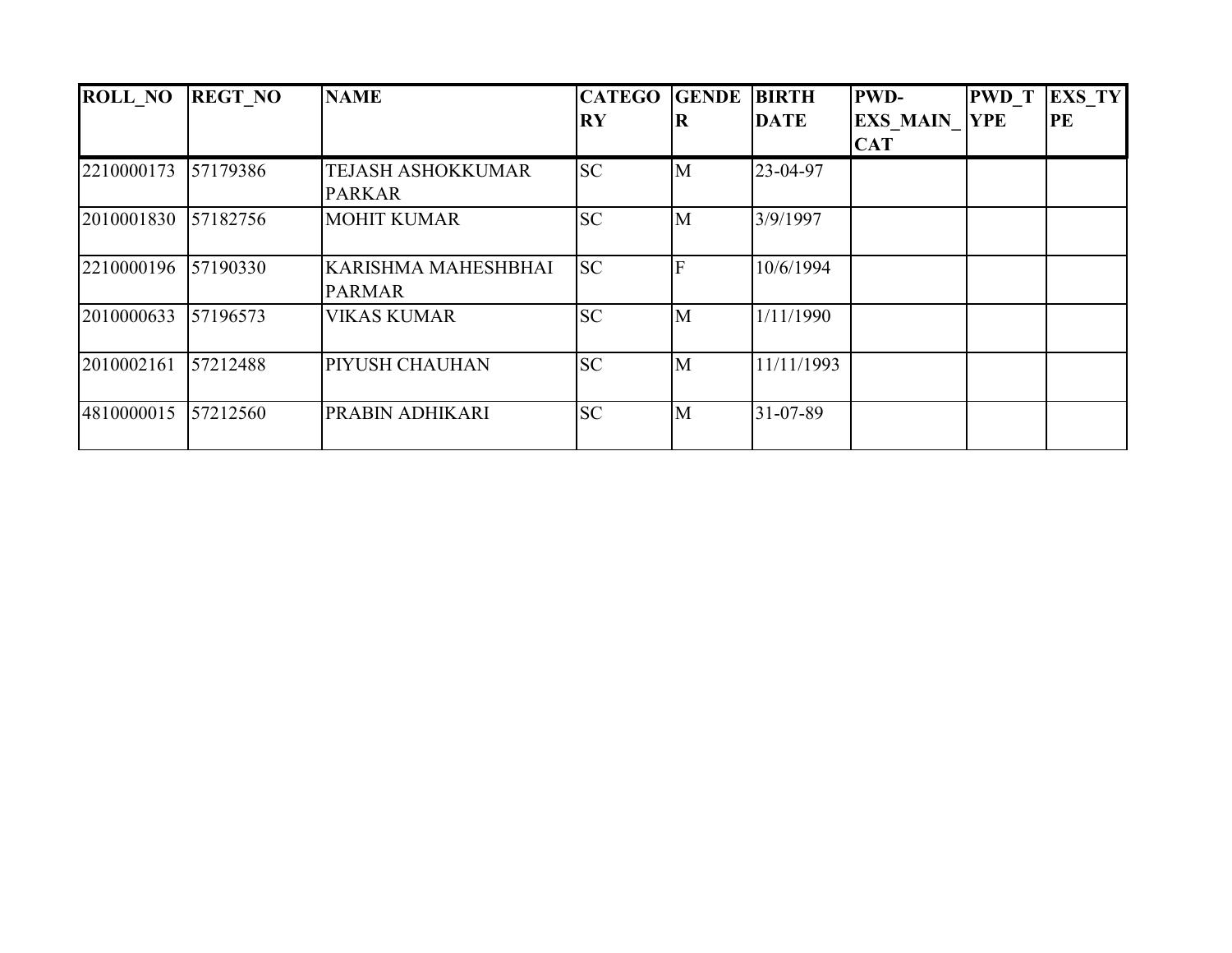| <b>ROLL_NO</b> | <b>REGT NO NAME</b> |                           |            | <b>CATEG GENDE</b> | <b>BIRTH</b>   | <b>PWD-</b>         | <b>PWD T</b> | <b>EXS TY</b> |
|----------------|---------------------|---------------------------|------------|--------------------|----------------|---------------------|--------------|---------------|
|                |                     |                           | <b>ORY</b> | $\bf R$            | <b>DATE</b>    | <b>EXS MAIN YPE</b> |              | <b>PE</b>     |
|                |                     |                           |            |                    |                | <b>CAT</b>          |              |               |
| 1310000046     | 57000288            | AMIR BHAN CHAKMA          | <b>ST</b>  | $\mathbf{M}$       | 16-01-94       |                     |              |               |
| 5010000403     | 57003059            | <b>BHARMAVATHU</b>        | <b>ST</b>  | M                  | 25-08-96       |                     |              |               |
|                |                     | <b>RAKESHNAYAK</b>        |            |                    |                |                     |              |               |
| 2010000875     | 57030052            | <b>SANDEEP RAWAT</b>      | <b>ST</b>  | $\mathbf{M}$       | 24-08-95       |                     |              |               |
| 4610000767     | 57032674            | VINOD KUMAR MEENA         | <b>ST</b>  | $\mathbf{M}$       | $30 - 12 - 94$ |                     |              |               |
|                |                     |                           |            |                    |                |                     |              |               |
| 4210000024     | 57033907            | PANKAJ SUTHAR             | <b>ST</b>  | $\mathbf{M}$       | 14-11-90       |                     |              |               |
| 3710000069     | 57034121            | <b>CHIN GOULIAN GUITE</b> | <b>ST</b>  | M                  | 1/4/1991       |                     |              |               |
| 5710000192     | 57036555            | <b>ARVIND SINGH</b>       | <b>ST</b>  | M                  | 25-11-94       |                     |              |               |
| 1410000400     | 57112239            | <b>SHREYA</b>             | <b>ST</b>  | F                  | 10/6/1996      |                     |              |               |
|                |                     | <b>VISHWAKARMA</b>        |            |                    |                |                     |              |               |
| 4610000075     | 57120023            | <b>MANOJ MEENA</b>        | <b>ST</b>  | M                  | 20-05-90       |                     |              |               |
| 5910000319     | 57122295            | <b>SNEHA SHAW</b>         | <b>ST</b>  | F                  | 23-08-91       |                     |              |               |
| 3810000153     | 57125516            | <b>MARKYNTI</b>           | <b>ST</b>  | $\overline{F}$     | 27-04-95       |                     |              |               |
|                |                     | <b>MARBANIANG</b>         |            |                    |                |                     |              |               |
| 4610000856     | 57155131            | RAJESHWARY MEENA          | <b>ST</b>  | F                  | 2/12/1992      |                     |              |               |
| 2010000709     | 57191135            | <b>SUNIL KUMAR</b>        | <b>ST</b>  | M                  | 14-07-96       |                     |              |               |
| 2010000889     | 57209117            | PRAVESH KUMAR             | <b>ST</b>  | $\mathbf{M}$       | 26-07-96       |                     |              |               |
|                |                     | <b>DHANKA</b>             |            |                    |                |                     |              |               |
| 4610000079     | 57212418            | <b>ASHWANI KUMAR</b>      | <b>ST</b>  | M                  | 15-10-93       |                     |              |               |
|                |                     | <b>ROHILA</b>             |            |                    |                |                     |              |               |

**Shortlisted candidates for the post of Accounts Clerk cum Typist under ST category List is not in Merit**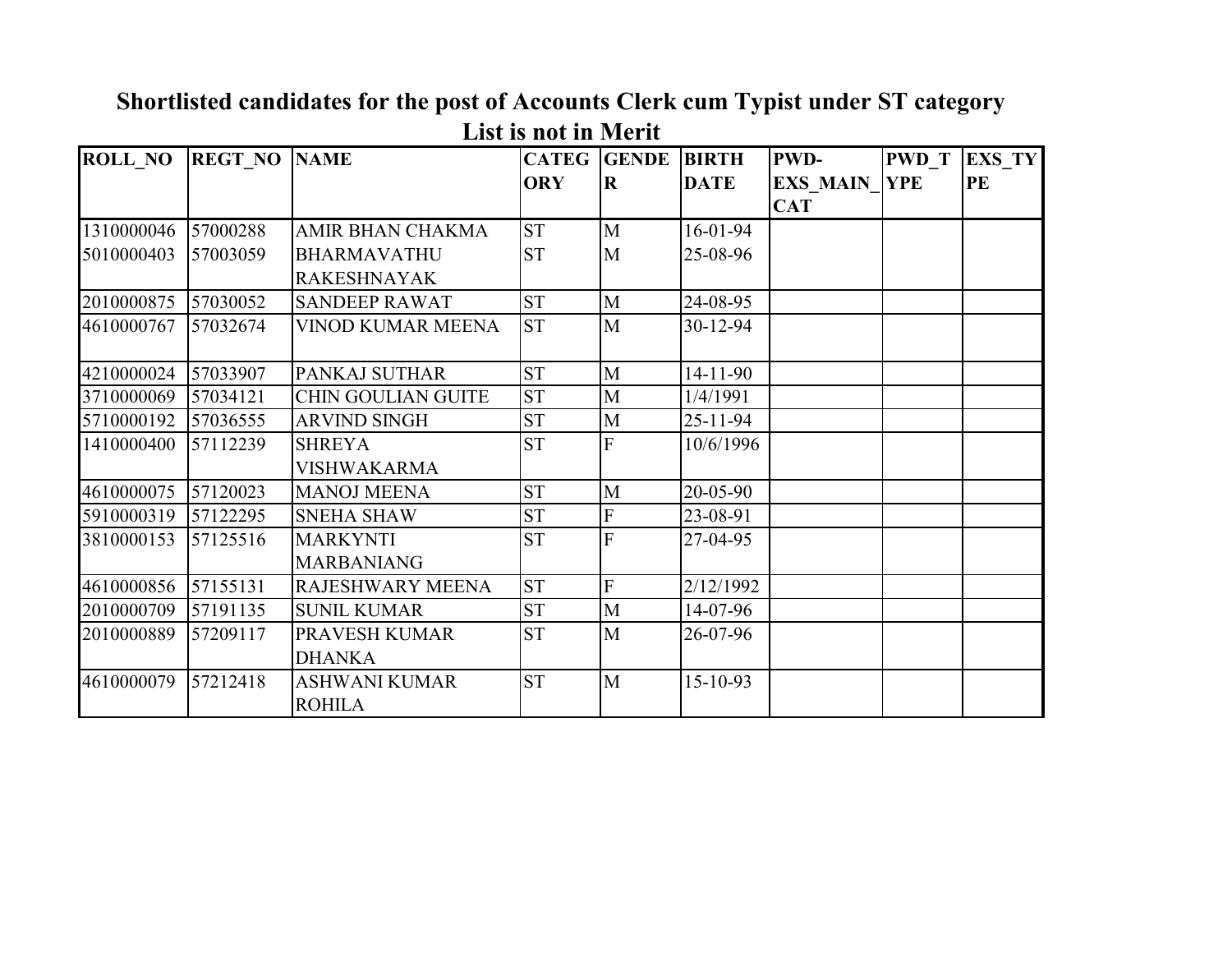| <b>ROLL_NO REGT_N NAME</b> |          |                                     |            | <b>CATEG GENDE</b> | <b>BIRTH</b>   | PWD-                        | <b>PWD</b> T | EXS_TY |
|----------------------------|----------|-------------------------------------|------------|--------------------|----------------|-----------------------------|--------------|--------|
|                            | $\bf{0}$ |                                     | <b>ORY</b> | $\mathbf R$        | <b>DATE</b>    | <b>EXS_MAIN_C YPE</b><br>AT |              | PE     |
| 1610000043                 | 57000164 | <b>ANURAG</b>                       | OBC        | $\mathbf{M}$       | 28-08-93       |                             |              |        |
| 5010000119                 | 57000492 | MITTA VENKATA SAI<br><b>KRISHNA</b> | <b>OBC</b> | M                  | $21 - 10 - 90$ |                             |              |        |
| 1110000047                 | 57001241 | <b>USHA TATIKONDA</b>               | <b>OBC</b> | F                  | 18-06-95       |                             |              |        |
| 4610000202                 | 57001452 | MURARI LAL                          | <b>OBC</b> | M                  | $15-01-95$     |                             |              |        |
| 4610000568                 | 57002443 | <b>AMIT JANGID</b>                  | <b>OBC</b> | $\mathbf{M}$       | 14-12-89       |                             |              |        |
| 2010000373                 | 57020224 | <b>RACHNA YADAV</b>                 | <b>OBC</b> | F                  | 29-10-95       |                             |              |        |
| 2010001697                 | 57030918 | <b>ANIL</b>                         | <b>OBC</b> | M                  | 12/7/1992      |                             |              |        |
| 2010001154                 | 57031674 | <b>MAHAK ARORA</b>                  | <b>OBC</b> | F                  | 12/11/1997     |                             |              |        |
| 2010001718                 | 57032122 | <b>ROHIT KUMAR</b>                  | <b>OBC</b> | M                  | 15-01-96       |                             |              |        |
| 4610000732                 | 57042078 | PIYUSH SAHANI                       | <b>OBC</b> | $\overline{M}$     | 2/4/1996       |                             |              |        |
| 4910000146                 | 57050734 | YUSUFSHERIF A                       | <b>OBC</b> | M                  | 2/4/1994       |                             |              |        |

## **Shortlisted candidates for the post of Accounts Clerk cum Typist under OBC category List is not in Merit**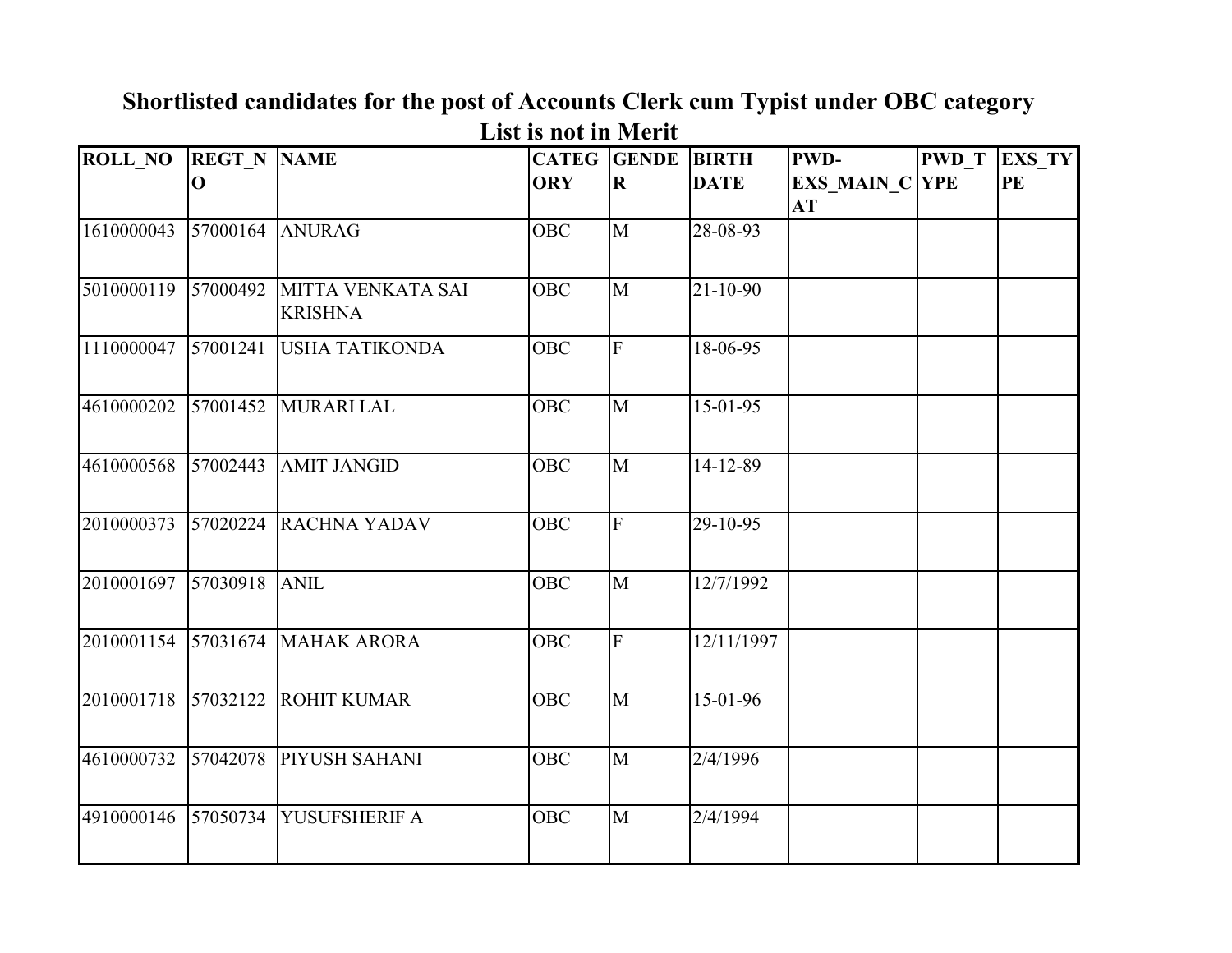| <b>ROLL NO</b> | <b>REGT N NAME</b> |                                              | <b>CATEG</b> | <b>GENDE</b>   | <b>BIRTH</b> | <b>PWD-</b>                 | <b>PWD T</b> | EXS_TY |
|----------------|--------------------|----------------------------------------------|--------------|----------------|--------------|-----------------------------|--------------|--------|
|                | $\mathbf 0$        |                                              | <b>ORY</b>   | $\bf R$        | <b>DATE</b>  | <b>EXS_MAIN_C YPE</b><br>AT |              | PE     |
| 4710000030     | 57052147           | <b>VINOD KUMAR</b>                           | <b>OBC</b>   | M              | 20-04-96     |                             |              |        |
| 2010001971     | 57053342           | <b>SACHIN KUMAR</b>                          | <b>OBC</b>   | $\mathbf{M}$   | 29-12-93     |                             |              |        |
| 3310000021     |                    | 57072566 ATUL MANIK KAR                      | <b>OBC</b>   | M              | 23-09-95     |                             |              |        |
| 4610000216     | 57075147           | YUVRAJ KUMAWAT                               | <b>OBC</b>   | $\mathbf{M}$   | 3/12/1994    |                             |              |        |
| 2010001209     | 57076266           | <b>TUSHAR VERMA</b>                          | <b>OBC</b>   | $\mathbf{M}$   | 19-08-93     |                             |              |        |
| 1110000196     | 57077222           | <b>G RATNA SEKHAR</b>                        | <b>OBC</b>   | M              | 4/8/1990     |                             |              |        |
| 5410000225     | 57082388           | <b>NAMITA</b>                                | <b>OBC</b>   | $\overline{F}$ | $17-10-93$   |                             |              |        |
| 4710000102     | 57098779           | <b>TRILOK SINGH</b><br><b>CHOUDHARY</b>      | <b>OBC</b>   | M              | 10/11/1992   |                             |              |        |
| 3310000131     | 57098982           | <b>ARCHANA RAJPUT</b>                        | <b>OBC</b>   | $\overline{F}$ | 14-08-94     |                             |              |        |
| 5410000026     | 57103754           | <b>VIVEK KUMAR GUPTA</b>                     | <b>OBC</b>   | M              | 16-01-96     |                             |              |        |
| 1410000121     | 57110957           | <b>ANAND RAJ</b>                             | OBC          | M              | 2/2/1995     |                             |              |        |
| 5010000257     | 57112504           | <b>CHENNABOYINA</b><br><b>DHANUNJAYA RAO</b> | OBC          | $\mathbf{M}$   | 14-06-95     |                             |              |        |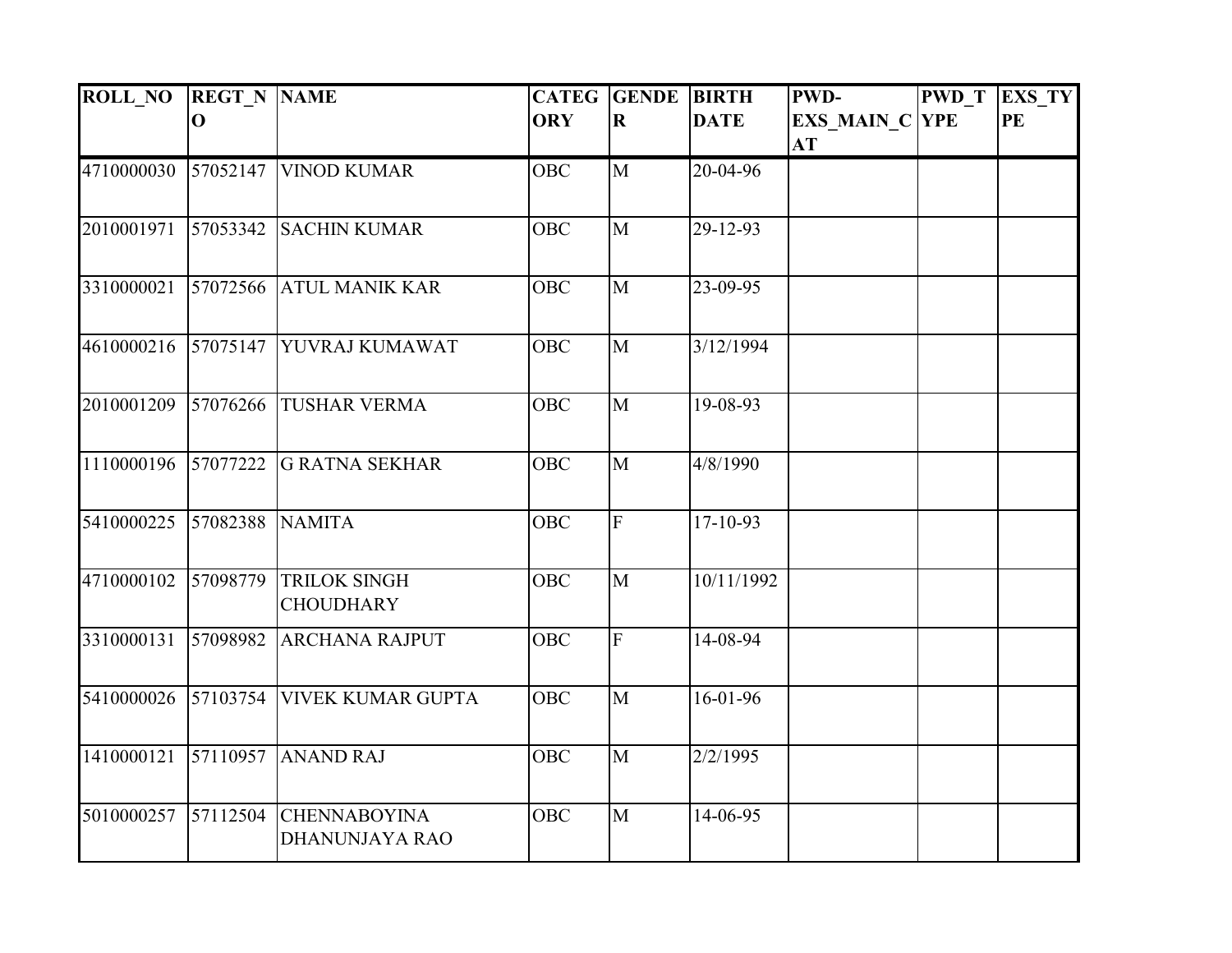| <b>ROLL NO</b>      | <b>REGT N NAME</b> |                                        | <b>CATEG</b> | <b>GENDE</b>   | <b>BIRTH</b> | <b>PWD-</b>                        | <b>PWD T</b> | <b>EXS_TY</b> |
|---------------------|--------------------|----------------------------------------|--------------|----------------|--------------|------------------------------------|--------------|---------------|
|                     | $\mathbf 0$        |                                        | <b>ORY</b>   | $\bf R$        | <b>DATE</b>  | <b>EXS_MAIN_C YPE</b><br><b>AT</b> |              | PE            |
| 5210000378          |                    | 57114230 KAJAL KATIYAR                 | OBC          | ${\bf F}$      | 21-05-91     |                                    |              |               |
| 2010002467          | 57115163           | <b>SHALINI</b>                         | OBC          | $\overline{F}$ | 17-09-94     |                                    |              |               |
| 2610000043          |                    | 57115476 MANJEET                       | <b>OBC</b>   | M              | 12/1/1991    |                                    |              |               |
| 3310000246          | 57118773           | <b>GOURAV GUPTA</b>                    | <b>OBC</b>   | M              | 25-06-94     |                                    |              |               |
| 5210000187          | 57124053           | <b>SAURABH RASTOGI</b>                 | <b>OBC</b>   | $\mathbf{M}$   | 15-07-93     |                                    |              |               |
| 2010001797 57125891 |                    | <b>AMIT VERMA</b>                      | <b>OBC</b>   | M              | 27-05-91     |                                    |              |               |
| 4610000685          | 57128489           | <b>KULDEEP RANKAWAT</b>                | <b>OBC</b>   | M              | 27-07-92     |                                    |              |               |
| 1110000145          | 57129150           | <b>DOMMARAJU MAHESH</b><br><b>RAJU</b> | OBC          | M              | 15-07-91     |                                    |              |               |
| 1410000047          | 57131226           | <b>AJIT KUMAR</b>                      | <b>OBC</b>   | M              | 1/4/1992     |                                    |              |               |
| 5910000330          | 57135788           | <b>SUBISH SHAH</b>                     | OBC          | $\mathbf{M}$   | 25-07-91     |                                    |              |               |
| 2010001108          | 57137086           | <b>PRASHANT YADAV</b>                  | <b>OBC</b>   | M              | 7/6/1995     |                                    |              |               |
| 2010001934          |                    | 57150128 RAHUL GOSWAMI                 | OBC          | $\mathbf{M}$   | 27-05-93     |                                    |              |               |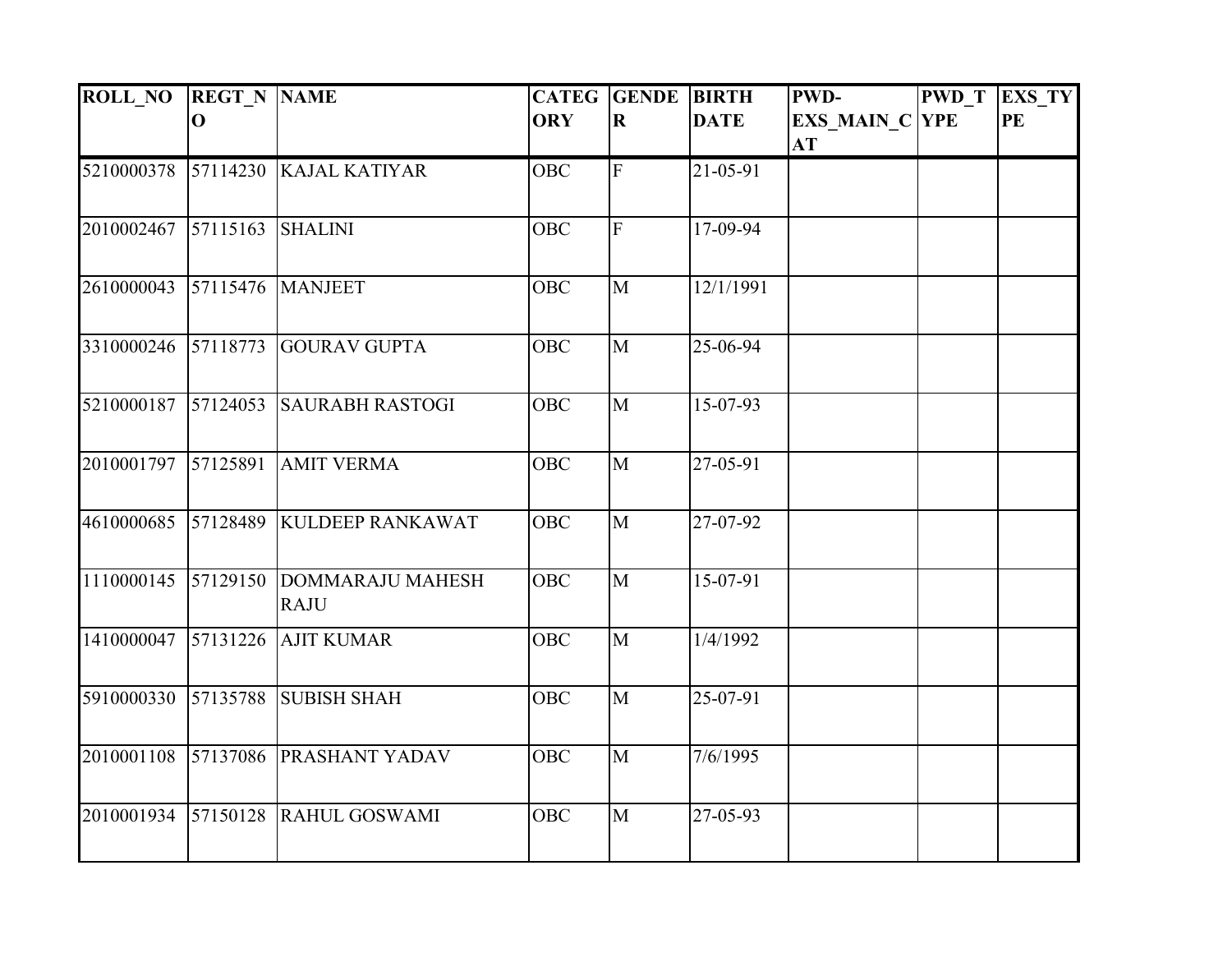| <b>ROLL NO</b> | <b>REGT N NAME</b> |                                          | <b>CATEG</b> | <b>GENDE</b>   | <b>BIRTH</b>   | PWD-                               | <b>PWD</b> T | <b>EXS_TY</b> |
|----------------|--------------------|------------------------------------------|--------------|----------------|----------------|------------------------------------|--------------|---------------|
|                | $\mathbf{O}$       |                                          | <b>ORY</b>   | $\bf R$        | <b>DATE</b>    | <b>EXS MAIN C YPE</b><br><b>AT</b> |              | <b>PE</b>     |
| 3510000458     | 57151555           | <b>SHILPESH SANJAY</b><br><b>KALOKHE</b> | <b>OBC</b>   | M              | 11/11/1991     |                                    |              |               |
| 1610000095     | 57152890           | <b>BHANUJ</b>                            | OBC          | $\mathbf{M}$   | 4/12/1994      |                                    |              |               |
| 4610000646     | 57159805           | <b>KULDEEP PRAJAPAT</b>                  | <b>OBC</b>   | M              | 1/7/1997       |                                    |              |               |
| 4710000056     | 57161135           | <b>VARSHA SUIWAL</b>                     | OBC          | $\overline{F}$ | 23-03-95       |                                    |              |               |
| 4610000478     | 57161136           | <b>RAVI SAINI</b>                        | <b>OBC</b>   | M              | $15 - 12 - 93$ |                                    |              |               |
| 4610000432     | 57161139           | <b>CHANDAN KUMAR</b>                     | <b>OBC</b>   | M              | 11/12/1995     |                                    |              |               |
| 4610000069     | 57162343           | <b>ABHISHEK YADAV</b>                    | <b>OBC</b>   | M              | 18-04-96       |                                    |              |               |
| 3210000119     | 57167178           | <b>AJITH K R</b>                         | <b>OBC</b>   | M              | 1/8/1990       |                                    |              |               |
| 5910000023     | 57175357           | <b>RAJNISH KUMAR GUPTA</b>               | <b>OBC</b>   | $\mathbf{M}$   | $16-01-90$     |                                    |              |               |
| 2010000153     | 57176941           | <b>SEEMA</b>                             | OBC          | $\overline{F}$ | 7/6/1993       |                                    |              |               |
| 3010000011     | 57178119           | <b>SONU KUMAR</b>                        | OBC          | M              | 16-03-92       |                                    |              |               |
| 4710000033     | 57179302           | <b>JITENDRA SAINI</b>                    | OBC          | $\mathbf{M}$   | 28-06-90       |                                    |              |               |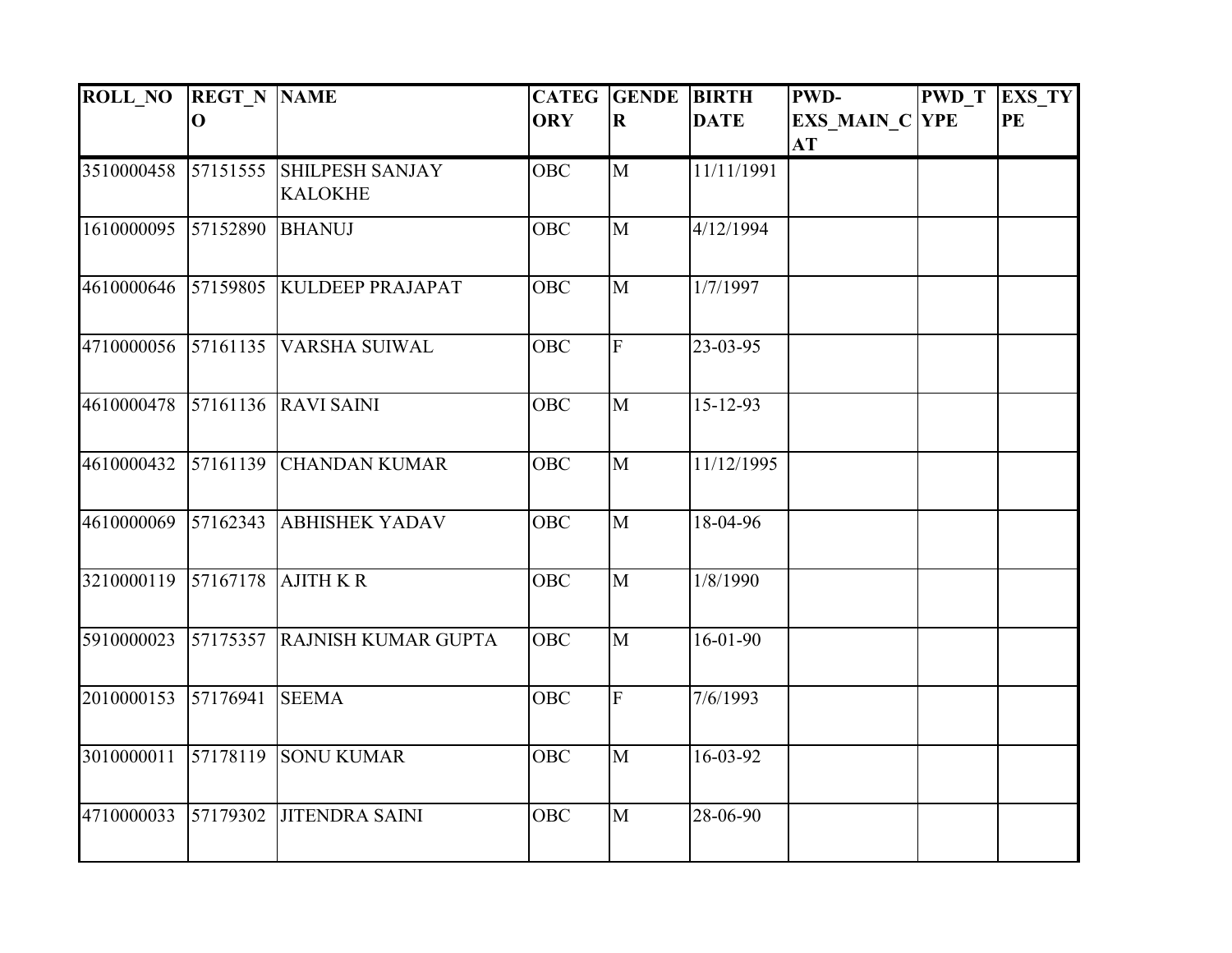| <b>ROLL NO</b> | <b>REGT N NAME</b> |                                         | <b>CATEG</b> | <b>GENDE</b>   | <b>BIRTH</b> | <b>PWD-</b>                 | <b>PWD T</b> | EXS_TY |
|----------------|--------------------|-----------------------------------------|--------------|----------------|--------------|-----------------------------|--------------|--------|
|                | $\mathbf 0$        |                                         | <b>ORY</b>   | $\bf R$        | <b>DATE</b>  | <b>EXS_MAIN_C YPE</b><br>AT |              | PE     |
| 3510000550     | 57179806           | <b>RANAMPALLY SURESH</b>                | OBC          | M              | 15-06-95     |                             |              |        |
| 4710000018     | 57183075           | <b>VISHAL GEHLOT</b>                    | <b>OBC</b>   | $\mathbf{M}$   | 24-07-95     |                             |              |        |
| 3410000088     | 57187732           | <b>PRABHAV SINGH</b><br><b>BHACHAND</b> | <b>OBC</b>   | M              | 15-07-95     |                             |              |        |
| 2010000138     | 57188495           | <b>AJIT YADAV</b>                       | <b>OBC</b>   | M              | 10/1/1995    |                             |              |        |
| 5210000235     | 57192875           | PRATIKSHA GUPTA                         | <b>OBC</b>   | $\overline{F}$ | 18-07-97     |                             |              |        |
| 4710000079     | 57194469           | <b>DEEPAK SAINI</b>                     | <b>OBC</b>   | M              | 21-09-95     |                             |              |        |
| 5210000679     | 57195887           | <b>ABHISHEK GUPTA</b>                   | <b>OBC</b>   | $\overline{M}$ | 24-07-95     |                             |              |        |
| 5210000096     | 57200558           | <b>RAVI PRAKASH</b>                     | <b>OBC</b>   | M              | 7/3/1993     |                             |              |        |
| 4610000746     | 57200755           | <b>HARISH SAINI</b>                     | <b>OBC</b>   | M              | 10/7/1996    |                             |              |        |
| 4710000054     | 57203903           | <b>PRIYANKA</b><br><b>KACHCHHAWAH</b>   | <b>OBC</b>   | $\overline{F}$ | 14-09-96     |                             |              |        |
| 3010000127     | 57205775           | JYOTI KUMARI                            | OBC          | $\overline{F}$ | 26-10-92     |                             |              |        |
| 4610000187     | 57210100           | <b>MANISH KUMAR</b>                     | <b>OBC</b>   | M              | 10/8/1993    |                             |              |        |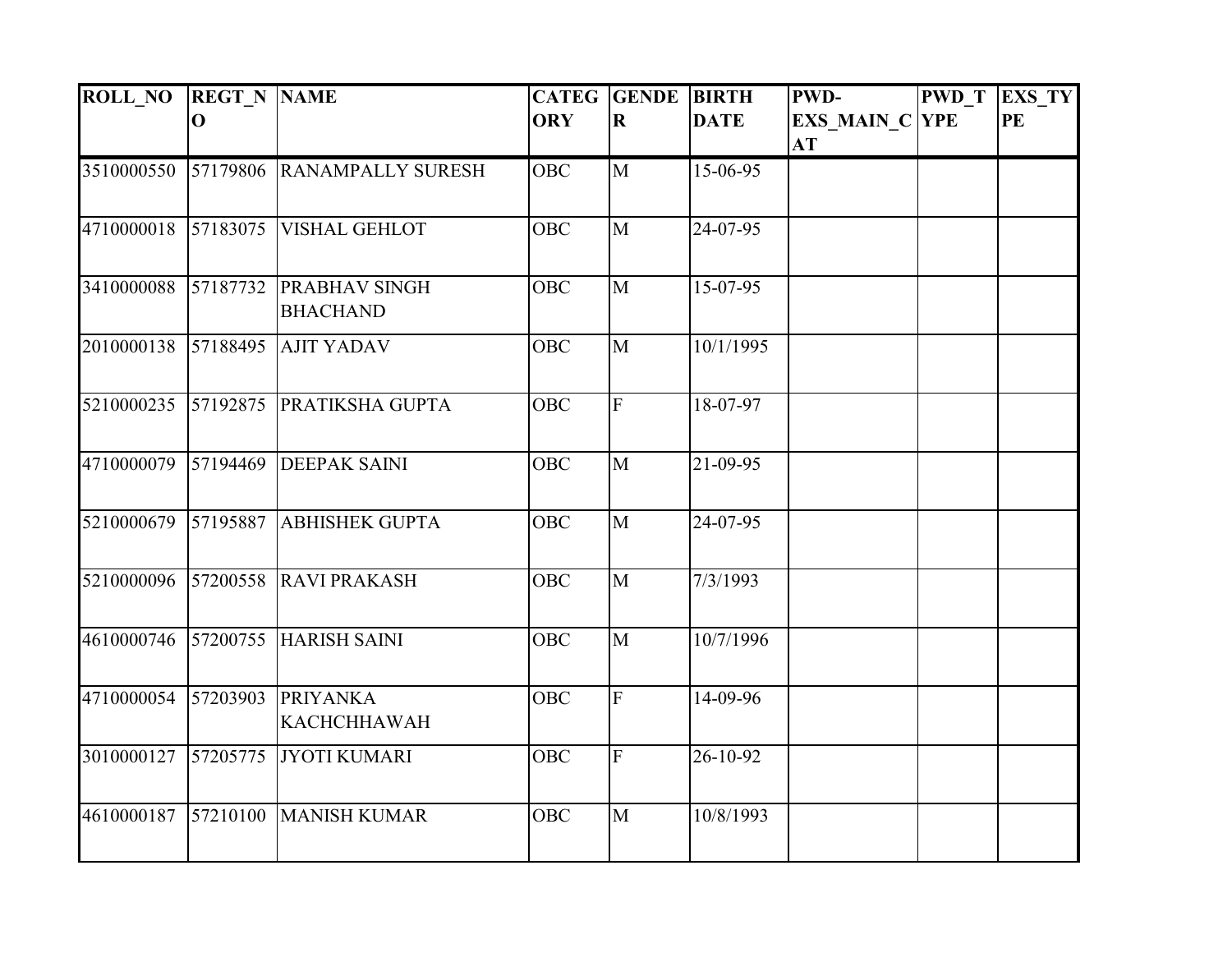| <b>ROLL NO REGT N NAME</b> |                                   | <b>ORY</b> | <b>CATEG GENDE BIRTH</b><br> R | <b>DATE</b> | <b>IPWD-</b><br><b>EXS MAIN C YPE</b> | <b>PWD T EXS TY</b><br><b>PE</b> |
|----------------------------|-----------------------------------|------------|--------------------------------|-------------|---------------------------------------|----------------------------------|
|                            | 4610000639 57210448 PRAHLAD SAINI | <b>OBC</b> | M                              | 8/7/1993    |                                       |                                  |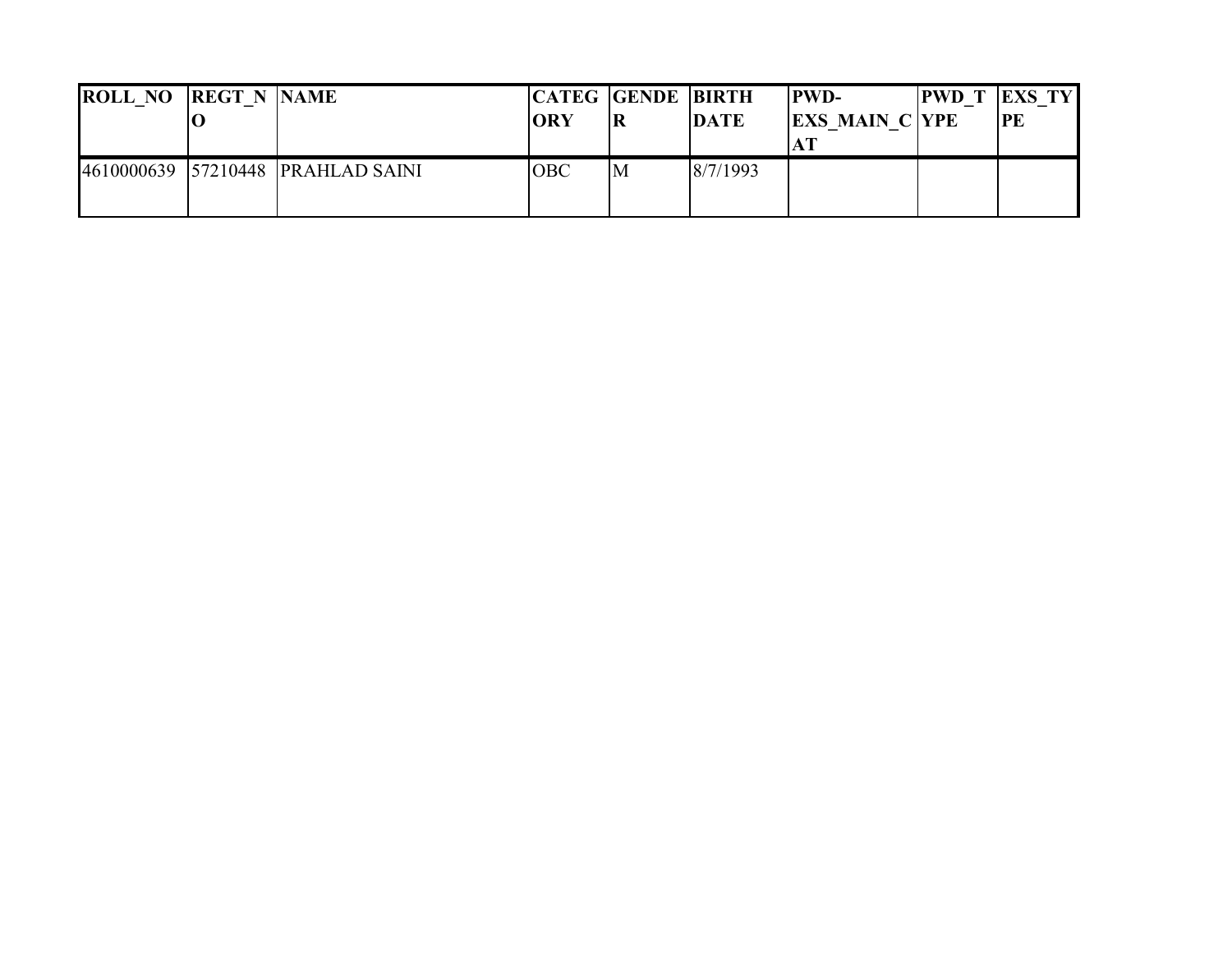| <b>ROLL_NO</b> | <b>REGT N NAME</b> |                                | <b>CATEG GENDE</b> |                         | <b>BIRTH</b>   | <b>PWD-</b>           | <b>PWD T</b> | <b>EXS TY</b> |
|----------------|--------------------|--------------------------------|--------------------|-------------------------|----------------|-----------------------|--------------|---------------|
|                | $\mathbf 0$        |                                | <b>ORY</b>         | $\mathbf R$             | <b>DATE</b>    | <b>EXS MAIN C YPE</b> |              | <b>PE</b>     |
|                |                    |                                |                    |                         |                | AT                    |              |               |
| 4610000841     |                    | 57000157 SHIVAM NARANG         | <b>UR</b>          | M                       | 7/9/1998       |                       |              |               |
| 4610000712     | 57000327           | <b>GAJENDRA SINGH DAGUR</b>    | <b>UR</b>          | M                       | 10/8/1992      |                       |              |               |
| 4610000800     | 57005499           | <b>KIRTI INANI</b>             | <b>UR</b>          | F                       | 11/11/1994     |                       |              |               |
| 5210000465     | 57012622           | <b>RAJEEV SHARAN SRIVASTAV</b> | <b>UR</b>          | M                       | 30-09-95       |                       |              |               |
| 4510000091     | 57023322           | <b>AMARJEET KAUR</b>           | <b>UR</b>          | F                       | $30 - 11 - 94$ |                       |              |               |
| 2010001389     | 57028735           | <b>APARNA RAGHUNATH</b>        | <b>UR</b>          | $\overline{\mathrm{F}}$ | 7/7/1996       |                       |              |               |
| 4510000025     | 57030384           | <b>DIVYAM GOYAL</b>            | <b>UR</b>          | M                       | 7/10/1996      |                       |              |               |
| 1110000126     |                    | 57031537 KOTTISA PAVAN KUMAR   | <b>UR</b>          | M                       | 18-07-93       |                       |              |               |
| 5710000227     | 57033909           | <b>AJAY NAUTIYAL</b>           | <b>UR</b>          | M                       | 1/2/1995       |                       |              |               |
| 5510000026     | 57041950           | <b>GAURI SHANKER</b>           | <b>UR</b>          | $\mathbf{M}$            | 2/9/1991       |                       |              |               |
| 2310000127     | 57043213           | <b>RAJ KUMAR</b>               | <b>UR</b>          | M                       | 30-11-91       |                       |              |               |
| 2010000291     | 57050252           | <b>VIKAS KHATRI</b>            | <b>UR</b>          | M                       | 25-01-94       |                       |              |               |
| 2010000688     |                    | 57052307 POOJA JHA             | <b>UR</b>          | F                       | 18-04-94       |                       |              |               |
| 2010002631     | 57053132           | <b>SURBHI HOODA</b>            | <b>UR</b>          | F                       | 6/5/1996       |                       |              |               |
| 3110000133     |                    | 57053226 PRAJWAL S             | <b>UR</b>          | M                       | 14-06-96       |                       |              |               |
| 2010001206     | 57054371           | <b>SAHIL CHOUDHARY</b>         | <b>UR</b>          | $\mathbf{M}$            | 7/8/1993       |                       |              |               |
| 1310000171     |                    | 57058886 TUSHAR SUBHRA DEY     | <b>UR</b>          | M                       | 19-04-91       |                       |              |               |
| 2010001028     |                    | 57059395 ABHISHEK VARSHNEY     | <b>UR</b>          | M                       | 11/10/1997     |                       |              |               |
| 2310000185     | 57059552           | <b>SANDEEP KUMAR</b>           | <b>UR</b>          | $\overline{M}$          | 25-10-91       |                       |              |               |
| 4510000044     | 57068015           | <b>SAHIL VALECHA</b>           | <b>UR</b>          | M                       | 28-10-95       |                       |              |               |
| 2010002193     | 57070107           | <b>DEEPANSHU SAXENA</b>        | <b>UR</b>          | $\overline{M}$          | $25 - 11 - 92$ |                       |              |               |
| 4410000013     | 57072903           | <b>SAHIL KUMAR</b>             | <b>UR</b>          | M                       | 6/9/1998       |                       |              |               |
| 2010002480     | 57076166           | <b>MANMOHAN GUPTA</b>          | <b>UR</b>          | M                       | 31-03-94       |                       |              |               |
| 2610000002     | 57085240           | <b>ANSHU</b>                   | <b>UR</b>          | F                       | 17-09-92       |                       |              |               |
| 4610000829     | 57085318           | <b>ANKIT SHARMA</b>            | <b>UR</b>          | M                       | 26-08-97       |                       |              |               |
| 5010000290     | 57089160           | <b>ELETI MAHENDER</b>          | <b>UR</b>          | M                       | 28-08-93       |                       |              |               |
| 4410000020     |                    | 57090247 RAJAT JAIN            | <b>UR</b>          | M                       | 25-04-94       |                       |              |               |

**Shortlisted candidates for the post of Accounts Clerk cum Typist under UR category List is not in Merit**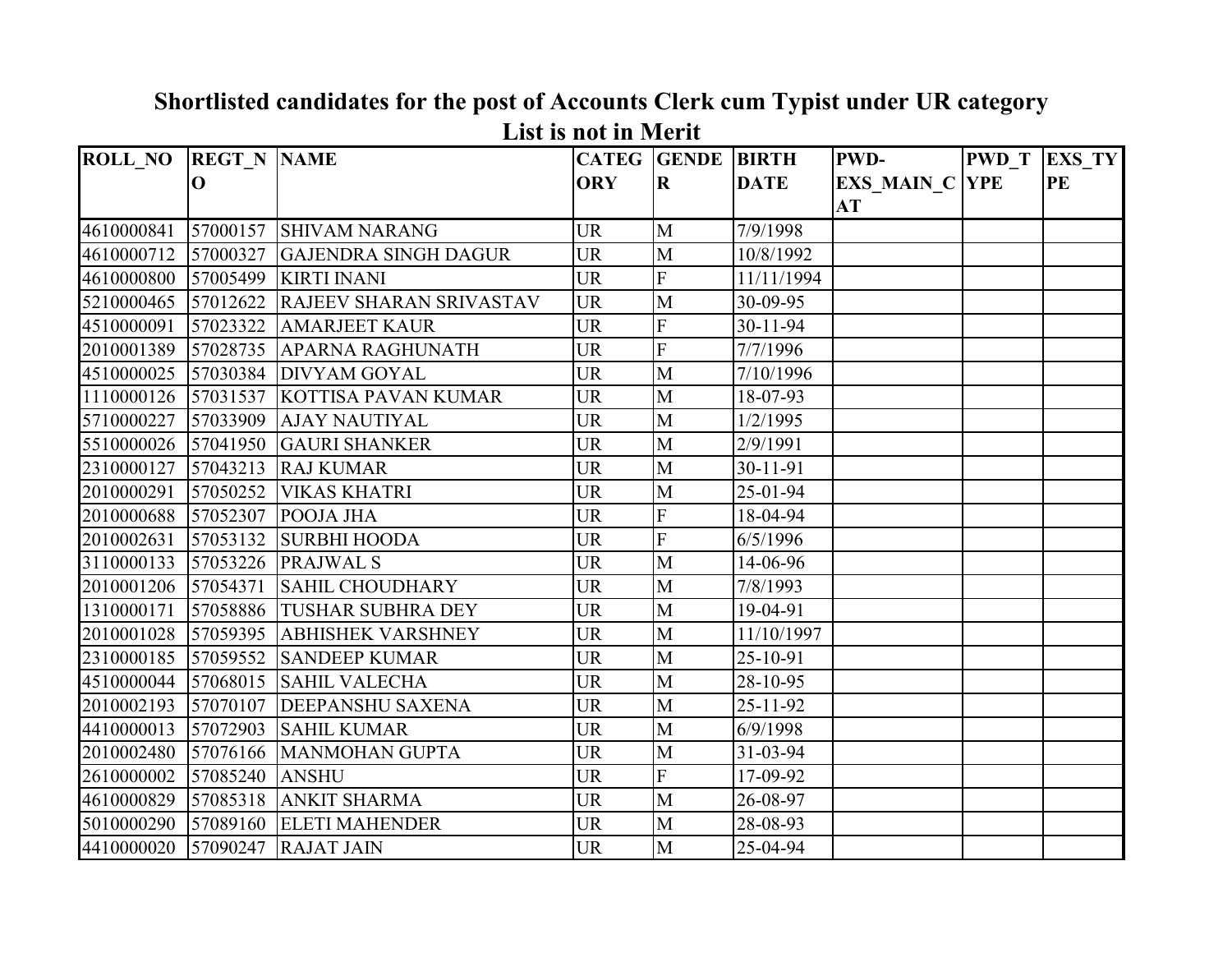| <b>ROLL_NO</b> | <b>REGT N NAME</b> |                                       |            | <b>CATEG GENDE BIRTH</b> |                | <b>PWD-</b>           | <b>PWD T</b> | <b>EXS_TY</b> |
|----------------|--------------------|---------------------------------------|------------|--------------------------|----------------|-----------------------|--------------|---------------|
|                | $\bf o$            |                                       | <b>ORY</b> | $\bf R$                  | <b>DATE</b>    | <b>EXS MAIN C YPE</b> |              | PE            |
|                |                    |                                       |            |                          |                | <b>AT</b>             |              |               |
| 5210000069     |                    | 57094575 SHARDA SHARAN PATHAK         | <b>UR</b>  | M                        | 21-01-94       |                       |              |               |
| 5710000107     |                    | 57096156 SIMRAN KAUR                  | <b>UR</b>  | $\overline{\mathrm{F}}$  | 20-06-91       |                       |              |               |
| 4510000030     |                    | 57096386 VIPIN KUMAR                  | <b>UR</b>  | M                        | 21-09-93       |                       |              |               |
| 5210000280     |                    | 57097024 MAHIMA PANDEY                | <b>UR</b>  | F                        | $21 - 11 - 96$ |                       |              |               |
| 2610000020     |                    | 57098645 RAHUL KADYAN                 | <b>UR</b>  | M                        | 27-09-92       |                       |              |               |
| 4610000071     |                    | 57107339 ROHIL KUMAR KATTA            | <b>UR</b>  | M                        | 25-12-96       |                       |              |               |
| 2010001490     | 57108609           | <b>AARZOO SAXENA</b>                  | <b>UR</b>  | F                        | 19-04-93       |                       |              |               |
| 2010001504     | 57108661           | PRIYA GUPTA                           | <b>UR</b>  | F                        | 16-01-97       |                       |              |               |
| 5910000020     |                    | 57111505 VIKASH KUMAR SINGH           | <b>UR</b>  | M                        | 23-12-95       |                       |              |               |
| 4610000687     |                    | 57111699 ANSHU AGRAWAL                | <b>UR</b>  | M                        | 25-08-97       |                       |              |               |
| 5210000095     | 57111813           | <b>SATYAM DIXIT</b>                   | <b>UR</b>  | M                        | 10/12/1992     |                       |              |               |
| 2010000436     | 57111940           | HIMANSHU NAILWAL                      | <b>UR</b>  | M                        | 16-03-92       |                       |              |               |
| 2010000975     |                    | 57113013 AMAN KUMAR                   | <b>UR</b>  | M                        | 8/8/1993       |                       |              |               |
| 3310000208     |                    | 57114700 MOHIT MOTIHAR                | <b>UR</b>  | M                        | 29-09-98       |                       |              |               |
| 4610000107     |                    | 57116530 AKHIL KHANDELWAL             | <b>UR</b>  | M                        | 4/9/1995       |                       |              |               |
| 3510000476     |                    | 57123606 PRASHANT BHARDWAJ            | <b>UR</b>  | M                        | 15-09-90       |                       |              |               |
| 5910000165     | 57125699           | <b>ANURAG MISHRA</b>                  | <b>UR</b>  | M                        | 9/3/1994       |                       |              |               |
| 2010000481     |                    | 57125752 KAVITA JUGRAN                | <b>UR</b>  | F                        | 8/3/1992       |                       |              |               |
| 2010002233     | 57127042           | <b>UTKARSH SHARMA</b>                 | <b>UR</b>  | M                        | 19-05-94       |                       |              |               |
| 2310000151     |                    | 57132833 MOHIT RATHI                  | <b>UR</b>  | $\mathbf{M}$             | 23-04-94       |                       |              |               |
| 4510000093     |                    | 57134629 RISHIV SINGLA                | <b>UR</b>  | M                        | 19-02-98       |                       |              |               |
| 2610000065     |                    | $57136236$ POOJA SANDHU               | <b>UR</b>  | F                        | 11/9/1996      |                       |              |               |
| 2010000271     |                    | 57136583 HIMANSHI                     | <b>UR</b>  | F                        | 12/6/1994      |                       |              |               |
| 1610000012     |                    | 57137174 DEEPANSHU BERRY              | <b>UR</b>  | M                        | 31-07-91       |                       |              |               |
| 5210000202     | 57139616           | <b>WAKAR AHMAD</b>                    | <b>UR</b>  | M                        | $21 - 10 - 96$ |                       |              |               |
| 5010000404     |                    | $57140948$ G SUDARSHAN                | <b>UR</b>  | M                        | 17-03-94       |                       |              |               |
| 2010001383     |                    | 57142452 UJJAWAL                      | <b>UR</b>  | M                        | 23-03-96       |                       |              |               |
| 4610000126     |                    | 57142696 GAURAV CHUGH                 | <b>UR</b>  | M                        | 18-07-93       |                       |              |               |
|                |                    | 5210000099 57142830 SUDHANSH TRIPATHI | <b>UR</b>  | M                        | 18-12-92       |                       |              |               |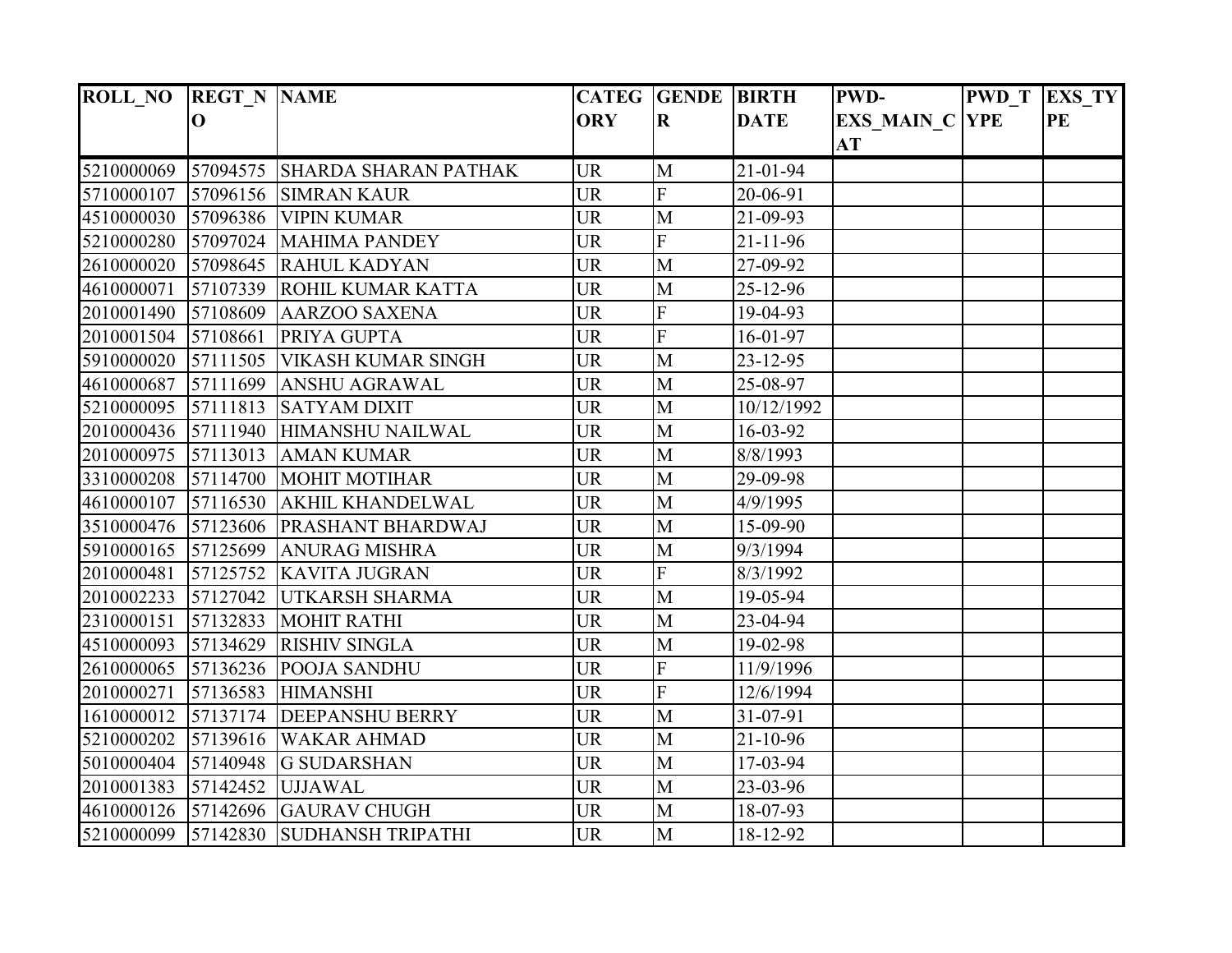| ROLL_NO REGT_N NAME |                 |                            |            | <b>CATEG GENDE BIRTH</b>  |                | <b>PWD-</b>           | <b>PWD</b> T | EXS_TY |
|---------------------|-----------------|----------------------------|------------|---------------------------|----------------|-----------------------|--------------|--------|
|                     | $\bf{O}$        |                            | <b>ORY</b> | $\bf R$                   | <b>DATE</b>    | <b>EXS MAIN C YPE</b> |              | PE     |
|                     |                 |                            |            |                           |                | <b>AT</b>             |              |        |
| 2810000033          |                 | 57150694 NIKITA GUPTA      | <b>UR</b>  | $\boldsymbol{\mathrm{F}}$ | 28-09-92       |                       |              |        |
| 1410000485          | 57155611        | <b>RAKESH ROUSHAN JHA</b>  | <b>UR</b>  | M                         | 3/2/1992       |                       |              |        |
| 2610000038          | 57157355 RAJANI |                            | <b>UR</b>  | F                         | 2/5/1992       |                       |              |        |
| 2010002075          | 57163363        | <b>NITIKA KUMAR</b>        | <b>UR</b>  | F                         | 27-12-97       |                       |              |        |
| 2410000008          |                 | 57163834 DILPREET KAUR     | <b>UR</b>  | F                         | 8/9/1995       |                       |              |        |
| 2410000025          |                 | 57164557 KULJEET KAUR      | <b>UR</b>  | $\overline{F}$            | 24-12-94       |                       |              |        |
| 2010002688          | 57165648        | <b>SAMRIDHI CHHABRA</b>    | <b>UR</b>  | $\overline{\mathrm{F}}$   | 28-12-96       |                       |              |        |
| 4510000052          | 57166362        | <b>ANMOL</b>               | <b>UR</b>  | M                         | 2/10/1995      |                       |              |        |
| 1410000291          |                 | 57166513 SUMIT KUMAR       | <b>UR</b>  | M                         | 15-07-96       |                       |              |        |
| 5510000081          | 57167360        | <b>YASH TANDON</b>         | <b>UR</b>  | M                         | 8/9/1992       |                       |              |        |
| 4610000383          | 57168465        | <b>AMIT SACHDEVA</b>       | <b>UR</b>  | M                         | 10/10/1995     |                       |              |        |
| 2610000040          | 57172972        | <b>SHEETAL MALIK</b>       | <b>UR</b>  | F                         | 24-11-93       |                       |              |        |
| 2010000874          | 57174278        | <b>ASHISH JAIN</b>         | <b>UR</b>  | M                         | $16 - 11 - 91$ |                       |              |        |
| 5510000100          | 57177061        | <b>SAGAR SINGH BORA</b>    | <b>UR</b>  | M                         | 24-01-96       |                       |              |        |
| 2010000494          |                 | 57178384 HIMANI TARAGI     | <b>UR</b>  | $\overline{\mathrm{F}}$   | 18-05-92       |                       |              |        |
| 5510000042          |                 | 57180292 ADNAN ULLAH KHAN  | <b>UR</b>  | M                         | 27-03-92       |                       |              |        |
| 2010001337          |                 | 57180442 RAVI KUMAR MISHRA | <b>UR</b>  | M                         | 3/7/1994       |                       |              |        |
| 1410000493          |                 | 57181764 KAMBUPANI BABU    | <b>UR</b>  | M                         | 22-05-91       |                       |              |        |
| 4610000648          |                 | 57183098 MOHIT SAHAL       | <b>UR</b>  | M                         | 9/8/1993       |                       |              |        |
| 3210000077          |                 | 57188567 RESHMA CHANDRAN   | <b>UR</b>  | $\overline{F}$            | 27-02-94       |                       |              |        |
| 4510000049          |                 | 57188942 NAVEEN JINDAL     | <b>UR</b>  | M                         | 2/3/1997       |                       |              |        |
| 4410000046          |                 | $57188952$ MOHIT ARORA     | <b>UR</b>  | M                         | 26-01-97       |                       |              |        |
| 5210000084          |                 | 57196442 KOMAL NIGAM       | <b>UR</b>  | $\overline{F}$            | 30-08-94       |                       |              |        |
| 2010000660          | 57196738        | <b>MANOJ KUMAR</b>         | <b>UR</b>  | M                         | 28-03-93       |                       |              |        |
| 2310000095          | 57197704        | <b>SANDEEP</b>             | <b>UR</b>  | M                         | 8/5/1995       |                       |              |        |
| 2210000433          | 57203217        | <b>RANA DAS</b>            | <b>UR</b>  | M                         | 17-08-95       |                       |              |        |
| 2210000308          | 57205758        | <b>SHUKLA RAVI PAWAN</b>   | <b>UR</b>  | M                         | 13-06-97       |                       |              |        |
| 2010000497          |                 | 57206099 NAMIT GARG        | <b>UR</b>  | M                         | 14-09-91       |                       |              |        |
| 4510000057 57207231 |                 | <b>YASHMINE</b>            | <b>UR</b>  | $\overline{F}$            | 10/1/1994      |                       |              |        |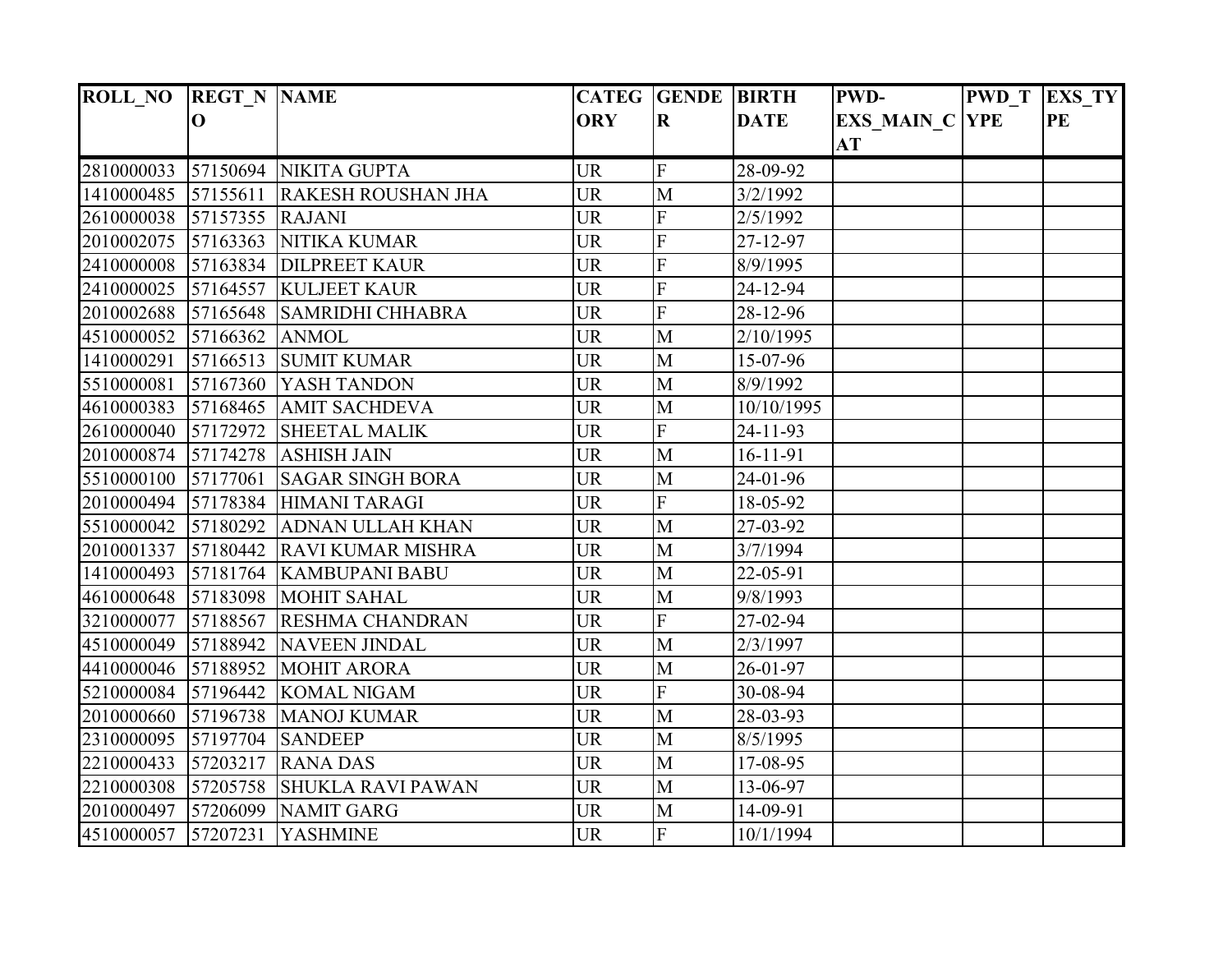| <b>ROLL NO</b> | <b>REGT N NAME</b> |                                    |            | <b>CATEG GENDE BIRTH</b> |                | <b>PWD-</b>           | <b>PWD</b> T | <b>EXS TY</b> |
|----------------|--------------------|------------------------------------|------------|--------------------------|----------------|-----------------------|--------------|---------------|
|                |                    |                                    | <b>ORY</b> | IR                       | <b>DATE</b>    | <b>EXS MAIN C YPE</b> |              | PE            |
|                |                    |                                    |            |                          |                |                       |              |               |
| 5210000366     |                    | 57207646 ISWAR SINGH RAWAT         | <b>UR</b>  | M                        | 14-08-90       |                       |              |               |
| 2610000011     |                    | 57209197 RENU DEVI                 | <b>UR</b>  |                          | $17 - 12 - 93$ |                       |              |               |
|                |                    | 2010001669 57210460 ANJALI SINGHAL | <b>UR</b>  |                          | 28-09-96       |                       |              |               |
|                |                    | 4310000012 57212108 SARVADHA       | <b>UR</b>  |                          | 9/8/1994       |                       |              |               |
|                |                    | 5210000166 57212750 SHUBHAM PANT   | <b>UR</b>  | M                        | 9/9/1995       |                       |              |               |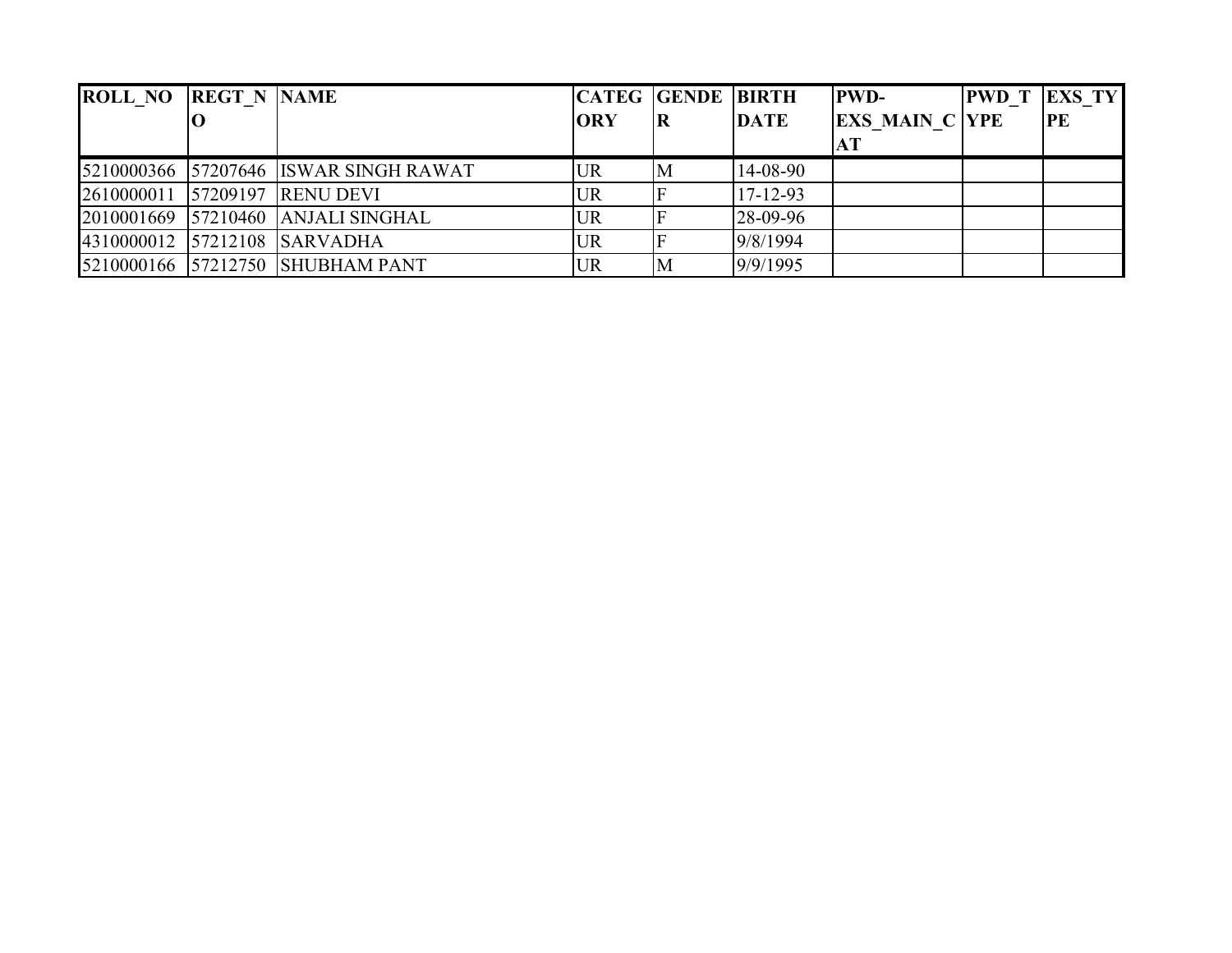| <b>ROLL NO REGT N NAME</b> |          |                             |            | <b>CATEG</b> GENDE      | <b>BIRTH</b>   | <b>PWD-</b>     | <b>PWD</b> T | <b>EXS TY</b> |
|----------------------------|----------|-----------------------------|------------|-------------------------|----------------|-----------------|--------------|---------------|
|                            | $\Omega$ |                             | <b>ORY</b> | $\bf R$                 | <b>DATE</b>    | <b>EXS MAIN</b> | <b>YPE</b>   | PE            |
|                            |          |                             |            |                         |                | <b>CAT</b>      |              |               |
| 2010000301                 | 57000199 | <b>MANSA</b>                | <b>EWS</b> | $\mathbf F$             | 30-04-92       |                 |              |               |
| 1610000129                 | 57001224 | <b>PREETIKA</b>             | <b>EWS</b> | $\overline{F}$          | 27-04-98       |                 |              |               |
| 2010000758                 | 57007754 | <b>SAURABH SHARMA</b>       | <b>EWS</b> | M                       | 27-04-98       |                 |              |               |
| 5410000151                 | 57011771 | PRAKHAR DWEVEDI             | <b>EWS</b> | M                       | 4/7/1993       |                 |              |               |
| 5010000302                 | 57077645 | <b>K SRIRAM REDDY</b>       | <b>EWS</b> | M                       | 21-08-96       |                 |              |               |
| 2010002382                 | 57088512 | <b>RASHMI JHA</b>           | <b>EWS</b> | $\mathbf F$             | 18-04-93       |                 |              |               |
| 4610000845 57091676        |          | YOGITA KHANDELWAL           | <b>EWS</b> | F                       | 18-10-94       |                 |              |               |
| 2010000246                 | 57093661 | <b>PRITAM</b>               | <b>EWS</b> | F                       | 28-02-92       |                 |              |               |
| 2310000142 57109393        |          | <b>NIKHIL</b>               | <b>EWS</b> | M                       | $27 - 11 - 92$ |                 |              |               |
| 2310000102                 | 57109394 | <b>LOVISH</b>               | <b>EWS</b> | M                       | 28-04-95       |                 |              |               |
| 5610000129                 | 57117327 | PANKAJ KUMAR GUPTA          | <b>EWS</b> | M                       | 10/7/1992      |                 |              |               |
| 2010001177                 | 57127100 | <b>ABHISHEK KUMAR ARORA</b> | <b>EWS</b> | M                       | 30-10-94       |                 |              |               |
| 1110000247                 | 57134109 | REPALLE LEELA SIVA          | <b>EWS</b> | M                       | 5/4/1993       |                 |              |               |
|                            |          | <b>HANUMAN</b>              |            |                         |                |                 |              |               |
| 4110000082                 | 57155157 | <b>KSHIROD KUMAR ROUT</b>   | <b>EWS</b> | M                       | 4/3/1994       |                 |              |               |
| 5510000106                 | 57167358 | <b>NIHAR RASTOGI</b>        | <b>EWS</b> | M                       | 29-10-91       |                 |              |               |
|                            |          | <b>KOMAL</b>                | <b>EWS</b> | F                       | $16 - 12 - 93$ |                 |              |               |
| 4610000466 57169190        |          | <b>JAGDISH SHARMA</b>       | <b>EWS</b> | M                       | 2/1/1995       |                 |              |               |
| 5610000139                 | 57170557 | <b>SURABHI TIWARI</b>       | <b>EWS</b> | $\overline{\mathrm{F}}$ | 3/10/1993      |                 |              |               |
| 2010001357                 | 57175790 | <b>SOURABH</b>              | <b>EWS</b> | M                       | 12/11/1993     |                 |              |               |
| 2310000034                 | 57184291 | <b>NITESH</b>               | <b>EWS</b> | M                       | 24-08-93       |                 |              |               |
|                            |          | <b>VIJAY KUMAR GUPTA</b>    | <b>EWS</b> | M                       | 18-09-91       |                 |              |               |

**Shortlisted candidates for the post of Accounts Clerk cum Typist under EWS category List is not in Merit**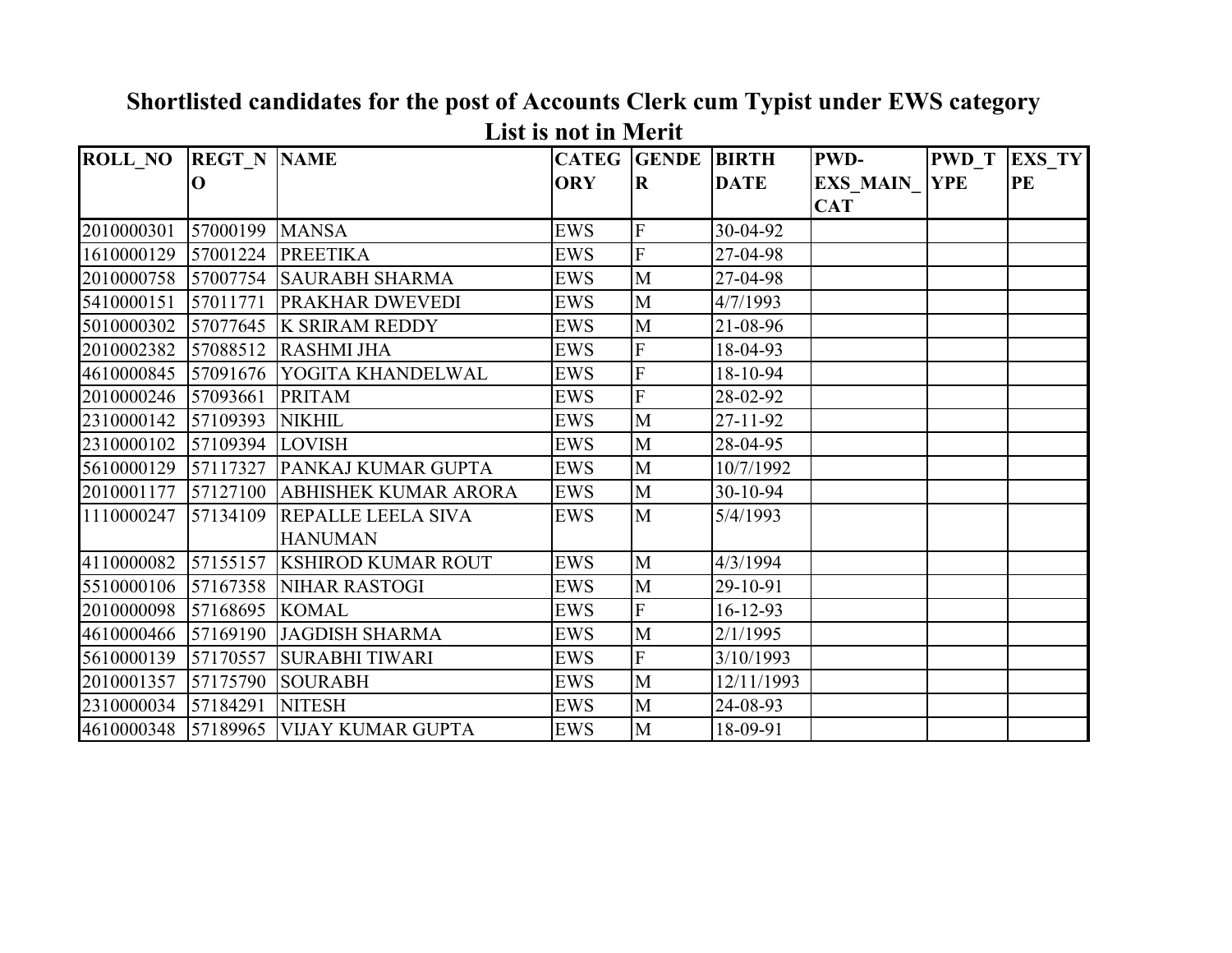| <b>ROLL NO</b> | <b>REGT N NAME</b> |                            |            | <b>CATEG GENDE BIRTH</b> |                | <b>PWD-</b>           | <b>PWD</b> T | <b>EXS TY</b> |
|----------------|--------------------|----------------------------|------------|--------------------------|----------------|-----------------------|--------------|---------------|
|                |                    |                            | <b>ORY</b> | R                        | <b>DATE</b>    | <b>EXS MAIN C YPE</b> |              | PE            |
|                |                    |                            |            |                          |                | AT                    |              |               |
| 5010000006     | 57001957           | <b>KELLA SRINIVASU</b>     | VI         | M                        | 7/7/1995       | <b>OBC</b>            |              |               |
| 5610000002     |                    | 57006565 ROHIT KUMAR YADAV | HI         | M                        | 10/1/1991      | <b>OBC</b>            |              |               |
| 5010000005     |                    | 57023190 GOPI TIRRI        | VI         | M                        | 27-08-93       | <b>OBC</b>            |              |               |
| 5010000008     |                    | 57031542 BANOTHU DEVILAL   | VI         | M                        | 1/1/1998       | <b>ST</b>             |              |               |
| 2210000001     | 57047500           | HARDIK BHARATBHAI          | H          | M                        | 20-10-92       | <b>UR</b>             |              |               |
|                |                    | <b>BUDH</b>                |            |                          |                |                       |              |               |
| 1410000003     |                    | 57074702 INDRAJEET KUMAR   | HI         | M                        | 23-02-97       | <b>UR</b>             |              |               |
| 2010000028     | 57143951           | NAVRATAN YADAV             | <b>OC</b>  | M                        | 2/3/1992       | <b>OBC</b>            |              |               |
| 4710000002     | 57171367           | <b>ISHWAR</b>              | <b>OC</b>  | M                        | 8/7/1997       | <b>OBC</b>            |              |               |
| 5910000017     | 57179772           | <b>CHANDAN ROY</b>         | MD         | $\mathbf{M}$             | 15-06-86       | <b>UR</b>             |              |               |
| 2010000095     |                    | 57184944 SANCHIT AGNIHOTRI | MD         | M                        | 22-05-95       | <b>UR</b>             |              |               |
| 5710000002     |                    | 57188883 AKASH KUMAR       | <b>OC</b>  | M                        | 5/11/1991      | <b>OBC</b>            |              |               |
| 5510000024     |                    | 57207524 MOHD ARIF         | <b>MD</b>  | M                        | $20 - 11 - 94$ | <b>UR</b>             |              |               |

**Shortlisted candidates for the post of Accounts Clerk cum Typist under PWD category List is not in Merit**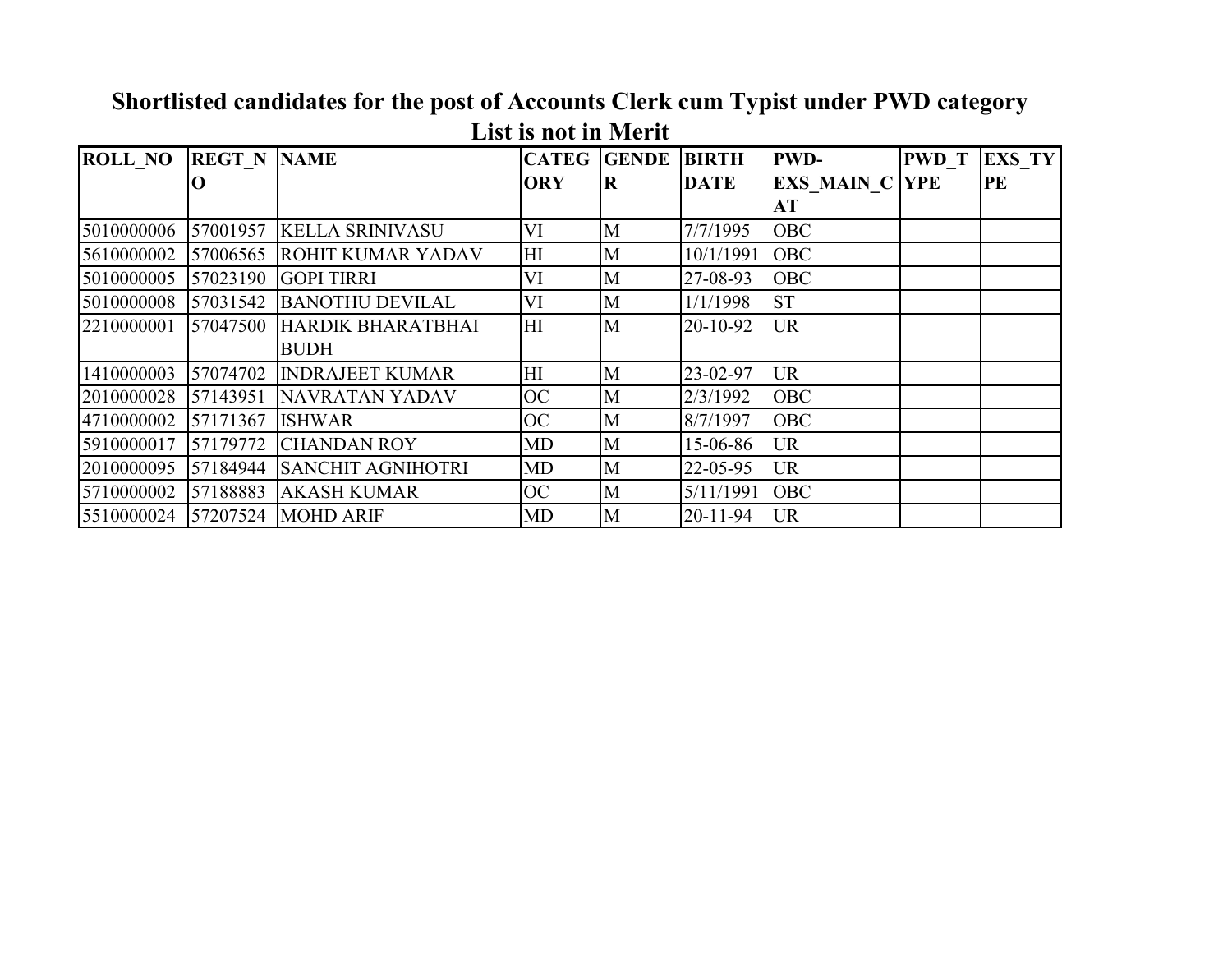## **Shortlisted candidates for the post of Accounts Clerk cum Typist under Exserviceman category**

**List is not in Merit**

| <b>ROLL NO</b> | <b>REGT_N NAME</b> |                                      | <b>CATEG</b> | <b>GENDE</b> | <b>BIRTH</b>   | <b>PWD-</b>                       | <b>PWD T</b> | <b>EXS TY</b> |
|----------------|--------------------|--------------------------------------|--------------|--------------|----------------|-----------------------------------|--------------|---------------|
|                | O                  |                                      | <b>ORY</b>   | $\mathbf R$  | <b>DATE</b>    | <b>EXS MAIN YPE</b><br><b>CAT</b> |              | PE            |
| 3510000118     | 57002953           | <b>KRISHNA SINGH</b><br><b>BISHT</b> | <b>EXS</b>   | M            | $30 - 12 - 82$ | <b>UR</b>                         |              | <b>EXS</b>    |
| 2010000866     | 57007148           | <b>ARVIND SINGH</b><br><b>RAWAT</b>  | <b>EXS</b>   | M            | 6/4/1985       | <b>UR</b>                         |              | <b>EXS</b>    |
| 5910000277     | 57010279           | <b>NITIS KUMAR DAS</b>               | <b>EXS</b>   | $\mathbf{M}$ | 8/3/1981       | <b>UR</b>                         |              | <b>EXS</b>    |
| 2010002153     | 57013126           | <b>KRISHAN KUMAR</b>                 | <b>EXS</b>   | $\mathbf{M}$ | 1/9/1969       | <b>SC</b>                         |              | <b>EXS</b>    |
| 3110000259     | 57013570           | <b>SUNIL CP</b>                      | <b>EXS</b>   | $\mathbf{M}$ | 7/7/1979       | <b>UR</b>                         |              | <b>EXS</b>    |
| 4910000138     | 57021156           | <b>VELMURUGAN S</b>                  | <b>EXS</b>   | $\mathbf M$  | 27-04-82       | <b>OBC</b>                        |              | <b>EXS</b>    |
| 4110000060     | 57030249           | <b>BALAKRISHNA</b><br><b>PANDA</b>   | <b>EXS</b>   | M            | 9/8/1979       | <b>UR</b>                         |              | <b>EXS</b>    |
| 5510000066     | 57032112           | <b>PRAVEEN</b><br><b>MAHESHWARI</b>  | <b>EXS</b>   | M            | 20-06-78       | <b>UR</b>                         |              | <b>EXS</b>    |
| 1110000108     | 57032364           | <b>SHREE BHAGWAN</b><br><b>SINGH</b> | <b>EXS</b>   | M            | 10/3/1985      | <b>UR</b>                         |              | <b>EXS</b>    |
| 5210000665     | 57045918           | <b>RAJEEV KUMAR</b><br><b>TIWARI</b> | <b>EXS</b>   | M            | $20 - 11 - 80$ | <b>UR</b>                         |              | <b>EXS</b>    |
| 2010001776     | 57053976           | <b>MANOJ KUMAR</b><br><b>GUPTA</b>   | <b>EXS</b>   | M            | 26-06-83       | <b>UR</b>                         |              | <b>EXS</b>    |
| 5610000125     | 57062944           | <b>SHIVA KANT</b>                    | <b>EXS</b>   | $\mathbf{M}$ | 2/5/1984       | <b>EWS</b>                        |              | <b>EXS</b>    |
| 5710000245     | 57072510           | <b>PRADEEP KUMAR</b><br><b>BISHT</b> | <b>EXS</b>   | M            | 2/2/1983       | <b>UR</b>                         |              | <b>EXS</b>    |
| 2810000002     | 57109622           | <b>RAJINDER KUMAR</b>                | <b>EXS</b>   | $\mathbf{M}$ | $25 - 01 - 86$ | <b>UR</b>                         |              | <b>EXS</b>    |
| 3210000135     | 57111738           | <b>SUNIL KUMAR S</b>                 | <b>EXS</b>   | $\mathbf{M}$ | $22 - 01 - 75$ | <b>UR</b>                         |              | <b>EXS</b>    |
| 3510000183     | 57118721           | <b>SUNNY DHIMAN</b>                  | <b>EXS</b>   | $\mathbf{M}$ | 18-02-86       | <b>OBC</b>                        |              | <b>EXS</b>    |
| 3210000048     | 57119351           | <b>VIJUPC</b>                        | <b>EXS</b>   | M            | 8/3/1975       | <b>OBC</b>                        |              | <b>EXS</b>    |